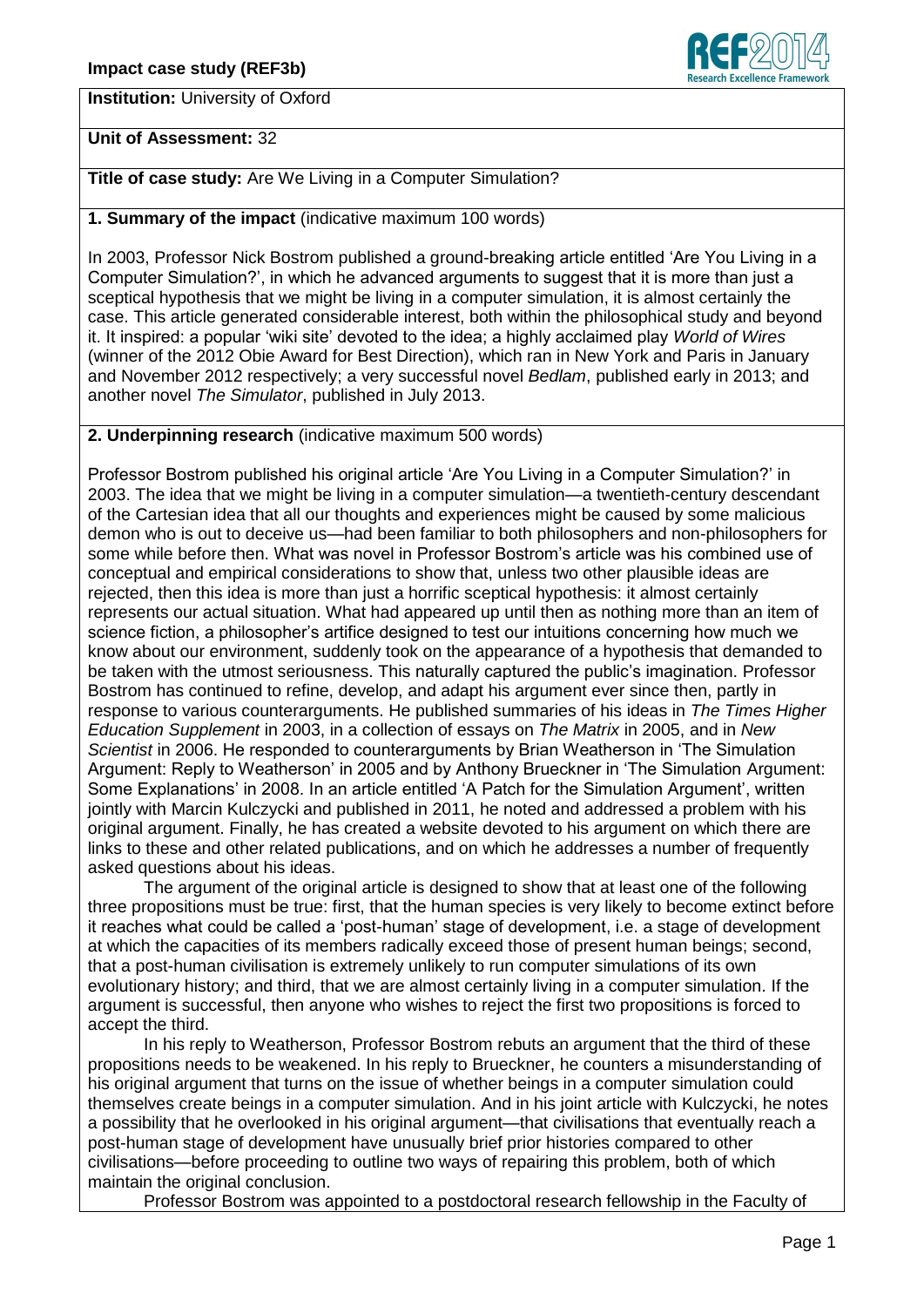

Philosophy at the beginning of 2003, shortly before he published his original article. Since 2005, he has been Director of the Future of Humanity Institute and, since 2011, Director of the Programme on the Impacts of Future Technology, both under the auspices of the Oxford Martin School.

**3. References to the research** (indicative maximum of six references)

Nick Bostrom, ‗Are You Living in a Computer Simulation?', in *Philosophical Quarterly* **53.211** (2003): 243–55 [DOI: 10.1111/1467-9213.00309]

Nick Bostrom, ‗The Simulation Argument: Reply to Weatherson', in *Philosophical Quarterly* **55.218** (2005): 90–7 [DOI: 10.1111/j.0031-8094.2005.00387.x]

Nick Bostrom, ‗Do We Live in a Computer Simulation?', in *New Scientist* **192** (2006) [http://www.simulation-argument.com/computer.pdf]

Nick Bostrom, 'The Simulation Argument: Some Explanations', in *Analysis* 69.3 (2009): 458–61 [doi:10.1093/analys/anp062]

Nick Bostrom and Marcin Kulczycki, ‗A Patch for the Simulation Argument', in *Analysis* **71.1** (2011): 54–61 [doi:10.1093/analys/anq107]

The website 'Are You Living in a Computer Simulation?', which contains links to these publications, is: [http://www.simulation-argument.com/.](http://www.simulation-argument.com/)

The quality of this research is evidenced in each case by the place of publication: the peerreviewed journals concerned do not publish work that is of not of internationally recognised quality.

**4. Details of the impact** (indicative maximum 750 words)

The impact falls under three heads: (i) the media attention devoted to Professor Bostrom's work; (ii) the popular ‗wiki site' inspired by it; and (iii) the play *World of Wires* and the novels *Bedlam* and *The Simulator* each inspired by it.

### (i) Media Attention

Almost as soon as Professor Bostrom's original article appeared, it attracted considerable media attention, and this attention has remained extensive ever since. Prior to 2008, he was interviewed on the core argument by several radio stations, for several television programmes and for several periodicals. Since the beginning of 2008, the interviews have continued. He has been interviewed on his argument by *Sky Channel 200 (Edge Media television news*) in 2008, as part of a programme that was entirely devoted to the argument; by *Mladina*, a Slovenian magazine, in 2009; by Swedish radio in 2009; by *Discovery Channel* (*Canadian television documentary*) in 2009; by *Horizon* in 2010; by *Chilliwack Times,* a Canadian magazine, in 2010; by *IWC Media*, a BBC/Channel 4 science pilot programme, in 2011; and by *New Scientist Magazine* in 2011. One interview in particular, for the series of podcasts *Philosophy Bites* in 2011, has an accompanying on-line blog in which many members of the public have posted comments on the argument and on its subsequent refinements**[i]** . There is an outline of his argument on the US National Public Radio website<sup>[ii]</sup>. In 2010, a special issue of *The Philosopher's Magazine*, which provides a venue for philosophy in an accessible and entertaining format for as wide an audience as possible, included Professor Bostrom's idea in its list of 'ideas of the century'. An on-line blog accompanying the television series *Nova*, which describes itself as the most watched documentary series on public television, is devoted to his argument**[iii]** . In 2013, the University of Georgia Science Library created a library exhibit based on the argument<sup>[iv]</sup>. The media attention has recently been heightened by the attempt by physicist Silas Beane (in collaboration with others) to provide an empirical test for whether we are living in a computer simulation<sup>[v]</sup>: the article in which Professor Beane presents this test and in which he explicitly indicates Professor Bostrom's inspiration for his work, is itself cited, in connection with Professor Bostrom, on a number of websites, including TechSpot and i09, as well as receiving further extensive discussion in the media, including discussions in *Time* and on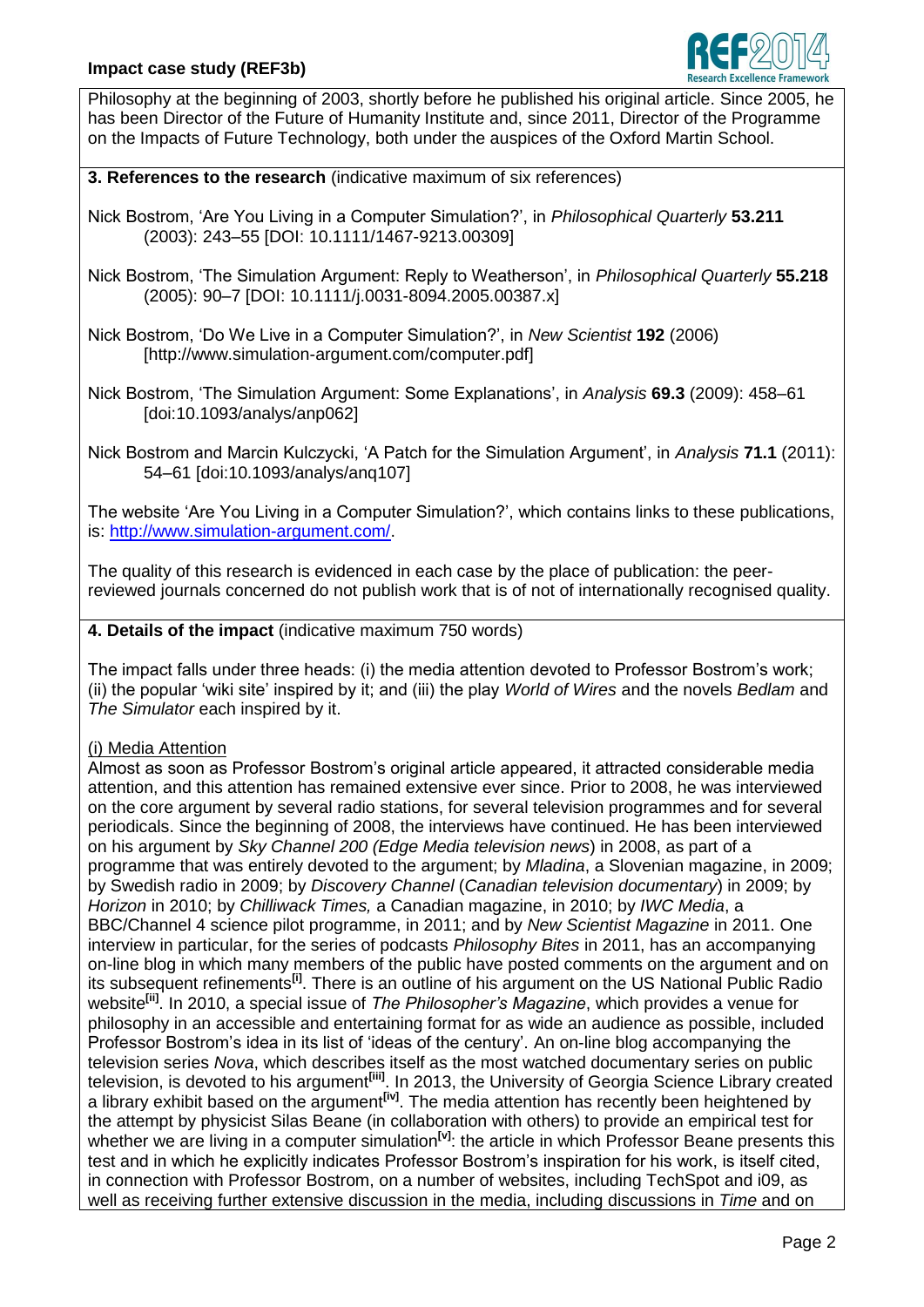

the BBC programme *Today*<sup>[vi]</sup>. And the website devoted to Professor Bostrom's own argument has continued to attract considerable attention. It averages around 1,200 unique visitors per day.

## (ii) Public Engagement Through the 'Wiki Site'

In 2006, a Dutch businessman named Ivo Jansch, founder of the mobile technology company Egenig, established a 'wiki site' inspired by Professor Bostrom's article and devoted to the idea of a computer simulation<sup>[vii]</sup>. This site has continued to expand since. On it, Mr Jansch records his inspiration in the following terms: 'Ever since reading "The Simulation Argument" by Nick Bostrom, I've been planning to create a wiki about the subject, and to bring the information in a less academic, more accessible, format. The result is in front of you.' The site, which has been accessed nearly 200,000 times, has a link to the original article, summarises various arguments for and against Professor Bostrom's position, answers some frequently asked questions about the very idea of a computer simulation, and has links to related articles, discussions, and artwork of various kinds. Those who visit the site are able to create an account and contribute in various ways. Many have added essays of their own. Some have advanced further arguments for and against Professor Bostrom's position. There is even some poetry that has been inspired by the original idea.

### (iii) The Play *World of Wires*, the Novel *Bedlam*, and the Novel *The Simulator*

At the beginning of 2012, a play *World of Wires*, adapted from an earlier screenplay by Rainer Werner Fassbinder and directed by Jay Scheib, was premiered in The Kitchen in New York **[viii]** . The advance publicity for this play made explicit mention of Professor Bostrom's influence and highlighted the importance of the idea that the simulation hypothesis is not just a sceptical hypothesis, but one to be taken seriously as an account of our actual situation. The play is described as ‗a performance about the unveiling of a computer simulation so powerful that it is capable of simulating the world and everything in it,' and it is said to be inspired by the works of Professor Nick Bostrom, who, 'in his 2003 paper titled "Are You Living in a Computer Simulation?"... theorised that there is a high probability that we are currently living in a computer simulation'. Subsequent publicity has been similar. The play is described as 'an all-bets-off homage to the startling possibility that you too might actually really be ones and zeroes in someone else's immaculately programmed world' and is then said to be 'inspired by the works of Oxford University professor Nick Bostrom, including his compelling paper, "Are You Living in a Computer Simulation?"

In a contemporary arts and culture website called Culturebot, Jay Scheib was interviewed about the play. He was asked how the disciplines of computer science and artificial intelligence had helped him generate material for his play and about 'the interface with professionals or research in these fields'. He responded as follows:

For this production, someone approached me after a performance of *Untitled Mars* [i.e. an earlier play in a trilogy of which *World of Wires* is the third part] and said, ‗Oh my God, do you know the work of Nick Bostrom?' So I found this guy who is the Director of the Future of Humanity Institute and Professor of Philosophy at Oxford University. He wrote a paper called 'Are You Living in a Computer Simulation?' [to which there is a link]. In the white paper he speculates that there's a pretty high probability that we are in fact living in a computer simulation. It turns out that the idea has a healthy following. The article is brilliant and synthesizes a number of interests that I've had over the years growing up, reading about simulation and finding myself drawn into the world of MIT and artificial intelligence, so it's been an interesting ride. **[ix]**

Reviews of the play have also highlighted Professor Bostrom's influence. In the *New York Times* review, the reviewer remarks that the play 'was... inspired by an essay in *The Philosophical Quarterly* (by Nick Bostrom) titled "Are You Living in a Computer Simulation?"<sup>[x]</sup>. In the on-line version of the review this remark includes a link to Professor Bostrom's website on his argument.

In 2013 ,Christopher Brookmyre published a novel entitled *Bedlam*, whose main character Ross Baker is much exercised by Professor Bostrom's argument because his mind has somehow been rerouted into a computer game. The enthusiastic *Guardian* review of *Bedlam*, by Sam Jordison, opens with a summary of Professor Bostrom's argument and proceeds to expand on its